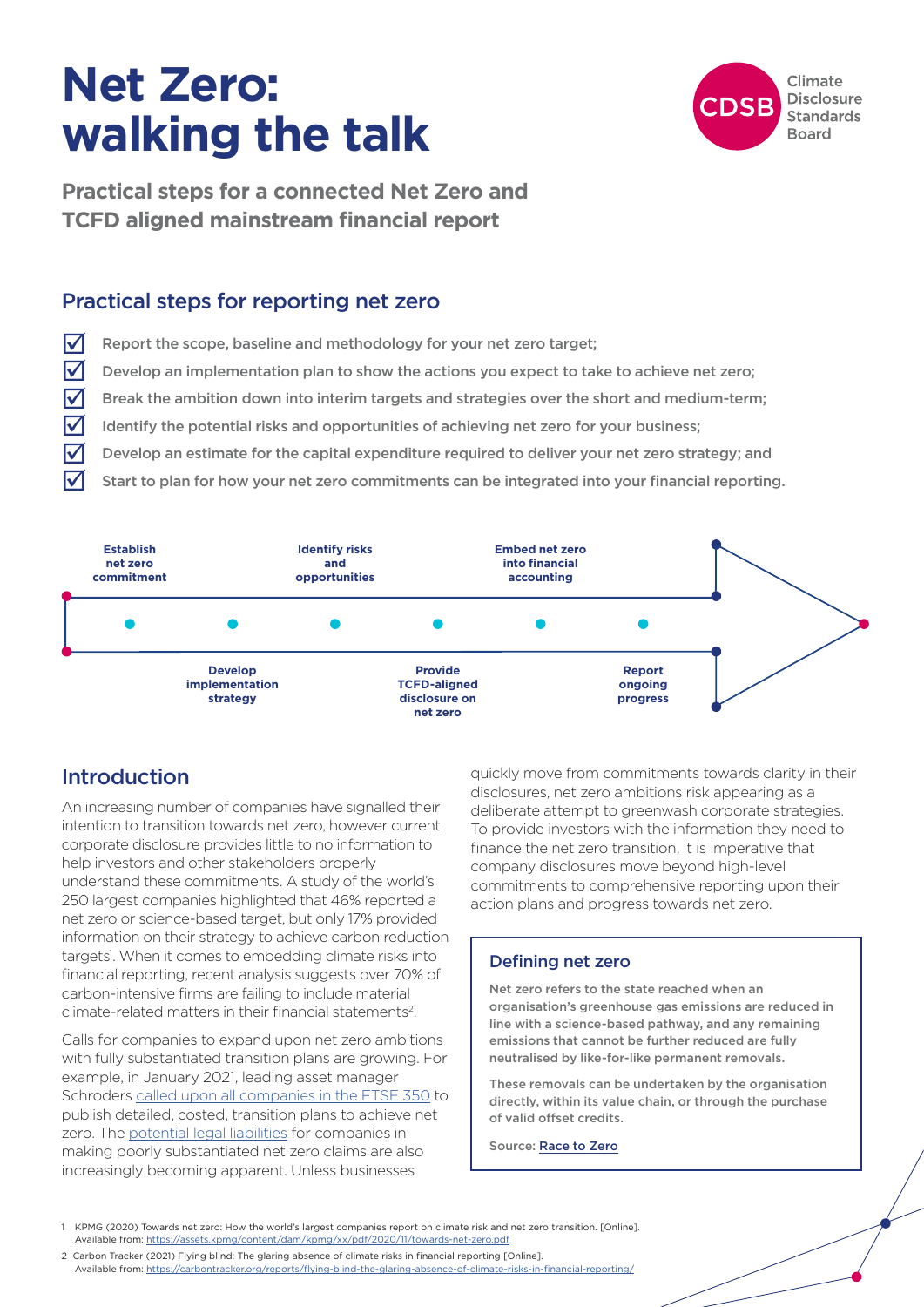### Good practice net zero strategies

- Activities to remove emissions from the atmosphere (e.g. afforestation, or carbon capture and storage) are only pursued once all opportunities to reduce absolute emissions have been exhausted;
- Actions are prioritised in the near-term, over relying on the use of emissions removal technologies in the future;
- All relevant and material emissions sources, including Scope 3 emissions, are included within the net zero commitment; and
- Where offsets are used, they are properly measured, verifiably delivered, and represent permanent removals of carbon from the atmosphere.

Sources: [SBTi](https://sciencebasedtargets.org/blog/what-is-good-net-zero), [Race to Zero](https://racetozero.unfccc.int/wp-content/uploads/2021/04/Race-to-Zero-Criteria-2.0.pdf)



**Figure 1:** Connected mainstream financial report

# Disclosing net zero

Companies must urgently move beyond net zero ambition statements towards providing a complete, coherent, and consistent disclosure on their net zero strategies and progress. Information on net zero can be disclosed in a complementary manner to existing climate-related financial reporting and aligned to the [Task Force on Climate-related Financial Disclosures](https://www.fsb-tcfd.org/recommendations/) (TCFD) recommendations via a company's mainstream financial report. Additionally, as detailed in Figure 1, both TCFD disclosures and net zero reporting must be connected to information disclosed in companies' financial statements, to provide a coherent and connected view on how climate mitigation and adaptation are being factored into finance.

Note: Mainstream financial reports are the annual reporting packages in which organisations are required to deliver their audited financial results under the corporate, compliance or securities laws of the country in which they operate, sometimes referred to as a general-purpose financial report

## **Connecting TCFD and net zero**

A net zero emissions reduction strategy can be viewed as an important means of mitigating climate-related risks, as well as a way to best capitalise on climaterelated opportunities. For example, by reducing its emissions, a business can also reduce its exposure to the risks of future carbon emissions taxation, whilst achieving cost reductions through improved energy and resource efficiency. Equally, providing transparent disclosure of progress towards net zero can help mitigate regulatory and reputational transition risks, and provide clarity and confidence to investors looking to manage their exposure to climate-related risk.

Adopting a net zero strategy may also introduce potential risks for an organisation. Careful assessment, disclosure and ongoing management of these risks, aligned to the TCFD's framing of physical and transition risks, is therefore an important accompaniment to a net zero commitment. Aligning disclosure on net zero commitments to the recommended disclosures of the TCFD can help ensure that the climate-related financial risks associated with this emissions reduction pathway are appropriately identified, assessed and reported to investors.

The concept of net zero has grown in prominence since the original release of the TCFD recommendations, and recent additions to the TCFD's guidance incorporate guidelines for companies looking to disclose on net zero. The TCFD's Proposed Guidance on Metrics, Targets and Transition Plans<sup>3</sup> introduced the concept of transition plans into the TCFD's framing. A transition plan describes an organisation's strategy to minimise risks and increase opportunities as the world transitions to a low carbon economy. The TCFD's additional guidance for transition plans address the associated aspects of the strategic transformation necessary for a business to achieve net zero. This can therefore be readily applied to reporting upon progress towards this target.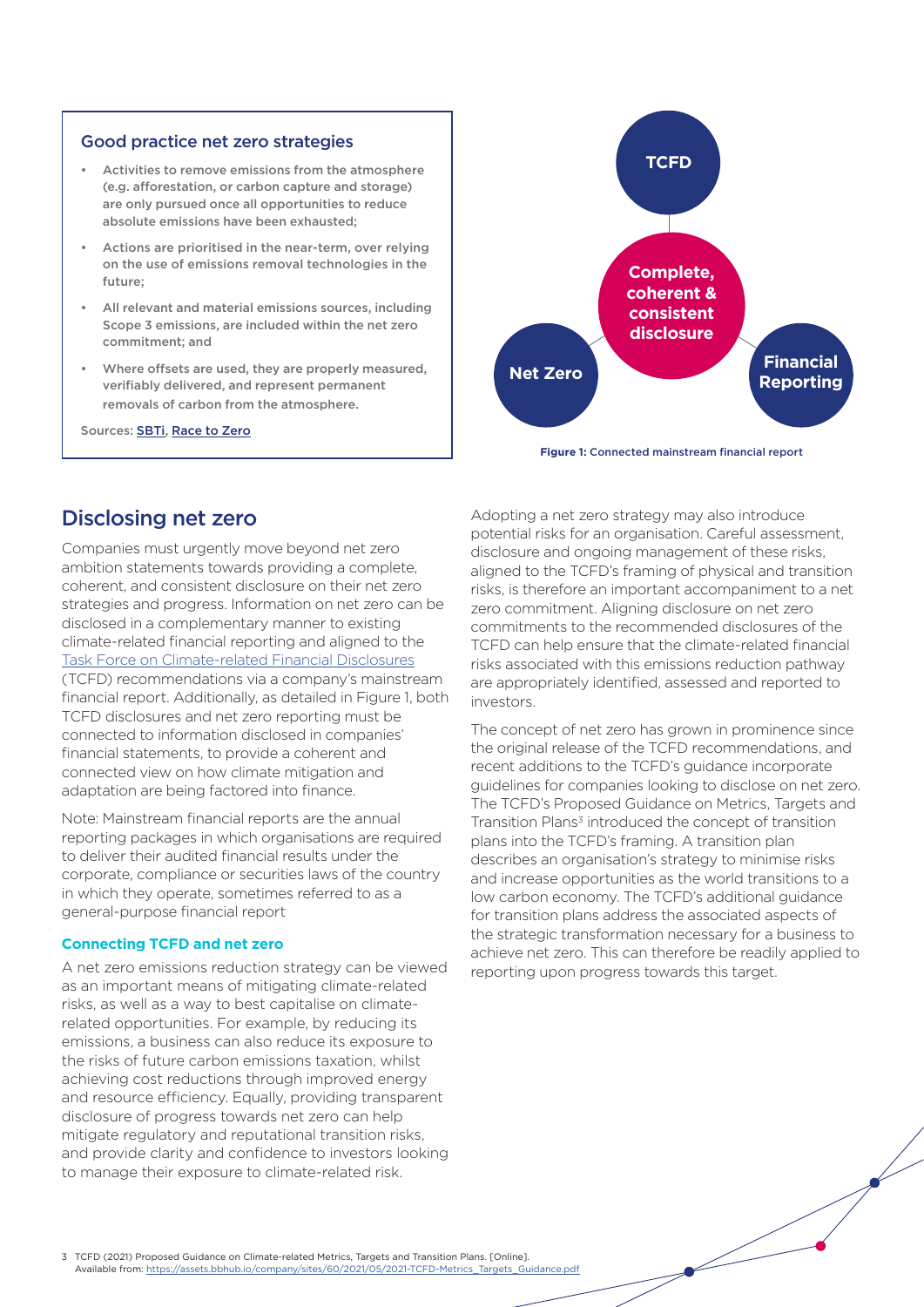#### **Net zero and scenario analysis**

There is an important distinction between developing a net zero strategy (aligned to limiting global temperature rise to 1.5˚C), and assessing the implications of potential alternative climate scenarios to consider your strategic resilience to a range of plausible alternative outcomes. A net zero strategy sets out an organisation's emissions reduction pathway to mitigate its own climate-related impacts. Scenario analysis refers to a method for assessing the risks and opportunities that a range of potential climate futures may pose to your business. It can be used to develop forward-looking plans, which are more flexible and robust, both under the desirable outcome of limiting warming to 1.5˚C, and also to potential alternative outcomes which could see much higher levels of warming.

Whilst net zero is therefore an important consideration in developing climate mitigation strategies, a sole focus on this singular outcome would not necessarily enable an organisation to adequately prepare for the

uncertainties that the physical and transitional impacts of climate change may bring. It's therefore important to be clear when building a net zero strategy that both developing a plan to align your emissions to this trajectory, and also conducting scenario analysis to assess your resilience to a range of scenarios, are of equal importance. These should be treated as interconnected, yet distinct, exercises.

#### **Narrative reporting**

A key starting point for many organisations in reporting upon their net zero commitments will be its inclusion within the narrative disclosure provided in the 'front half' of the mainstream financial report. Much of the information that companies should seek to disclose to move from commitment to clarity on net zero are addressed by existing climate-related reporting standards (i.e., TCFD). For example, the key aspects of a net zero strategy which an organisation should seek to include in its mainstream financial report can be mapped to the TCFD core elements as follows:

#### Governance

- The organisation's overall commitment to net zero;
- The oversight provided by board in establishing the net zero implementation strategy;
- Management-level accountability for delivering the strategy; and
- How leadership will monitor ongoing progress towards net zero and related interim milestones.

#### **Strategy**

- The organisation's implementation plan to deliver upon its net zero ambition over the short, medium and long-term;
- How the net zero goal will be integrated with strategic and financial planning processes, including identifying forward-looking capital expenditure plans to finance the commitment;
- Ongoing progress against actions being implemented to achieve the net zero goal; and
- Testing the robustness of the plan to achieve net zero through scenario analysis, whilst using wider exploratory scenarios to prepare for other possible futures.

#### Risk Management

- How risks and opportunities connected to achieving the net zero commitment are identified, assessed and managed; and
- How the risks associated with net zero are integrated within the organisation's wider risk management processes.

#### Metrics and Targets

- The net zero target year, its baseline year, and the scope of greenhouse gas emissions (i.e., scope 1, 2 and 3) included within the target:
- The net zero emissions reduction pathway, including the relative contribution of absolute emissions reductions and emissions removals to achievement of the target, as well as the methodologies used to develop the pathway;
- Interim targets to ensure sufficient near-term progress towards the long-term net zero commitment;
- Additional metrics used to monitor progress in implementing the net zero strategy, e.g. proportions of R&D investment, revenues and capital allocations that are aligned to net zero; and
- Confirmation that the net zero target and/or interim targets align to a science-based pathway for absolute emissions reductions.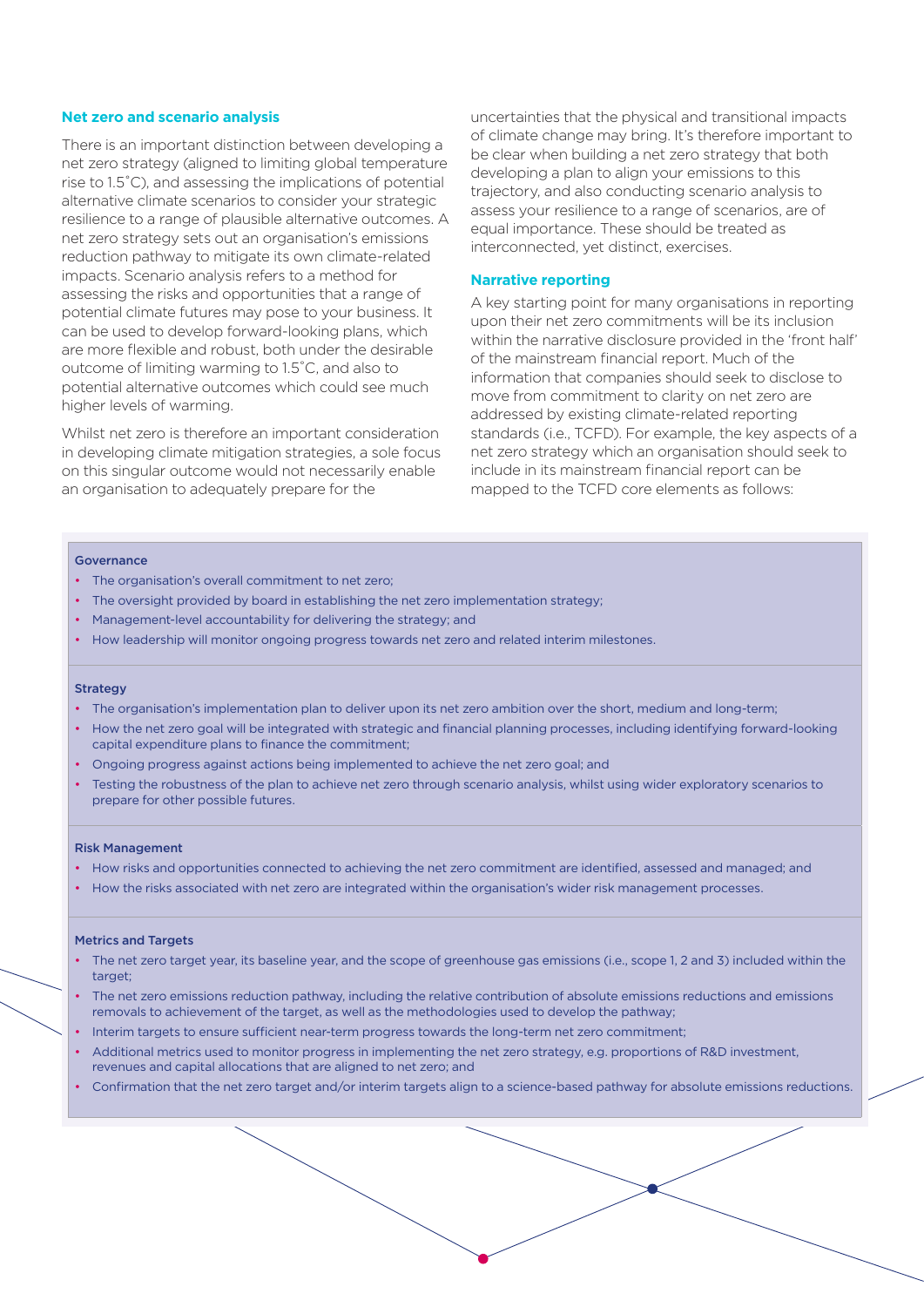#### **Financial statements and net zero**

As well as providing narrative disclosure on net zero in the 'front half' of the mainstream financial report, it is vital that organisations commence reporting on net zero in their 'back half' financial statements, in order to provide a complete, coherent and consistent story of its commitment to net zero. This can help to evidence that they are 'putting their money where their mouth is' to finance their net zero commitments, demonstrating to their investors that they are taking action near-term steps to deliver upon their ambition statements. In order to achieve this, it's critical that net zero commitments are embedded with financial processes, including strategic planning and budgeting. A key emphasis of the TCFD recommended disclosures was also in driving greater connection between climate and financial information in mainstream financial reports.

Whilst financial statements are backward looking, providing clear accounting for net zero, using existing financial reporting standards such as the International Financial Reporting Standards (IFRS), helps to demonstrate how business activities in the financial reporting year have contributed towards delivery of the long-term commitments. This can serve to complement the forward-looking narrative disclosure included elsewhere within the mainstream financial report, providing a connected view of both future plans and the current status of their implementation. It is also vital that forward-looking capital allocation plans disclosed within the net zero transition plan remain aligned to the information provided within the financial statements.



**To support the inclusion of climate-related information into financial accounts, CDSB published its Accounting for Climate guidance<sup>4</sup> in 2020.** The guidance identifies how material information on climate-related financial risks can, and should, be integrated within financial statements, under existing IFRS

Standards. The guidance clearly identifies the relevant aspects of IFRS Standards which already support the provision of climate-related financial disclosure. These provisions could also be used to specifically account for net zero within the financial statements. For example, IAS 1 – Presentation of Financial Statements – provides for the disaggregation of line items within financial statements, 'when such presentation is relevant to an understanding of the entity's financial position'. Therefore, to provide investors with connected information, which reflects its net zero commitment, disaggregation of line items pertaining to delivery of net zero could be specifically provided within financial statements. The guidance sets out clear next steps for companies to enable them to start out in integrating material climate-related factors in their financial reporting, including worked examples to help a preparer to understand how to implement such matters into financial reporting. For instance, Example B in the aforementioned guidance details a company announcing its intention to achieve net zero emissions by 2050 and the financial reporting implications that followed.

4 CDSB (2020) Accounting for climate: Integrating climate-related matters into financial reporting. [Online]. Available from:<https://www.cdsb.net/climateaccounting>